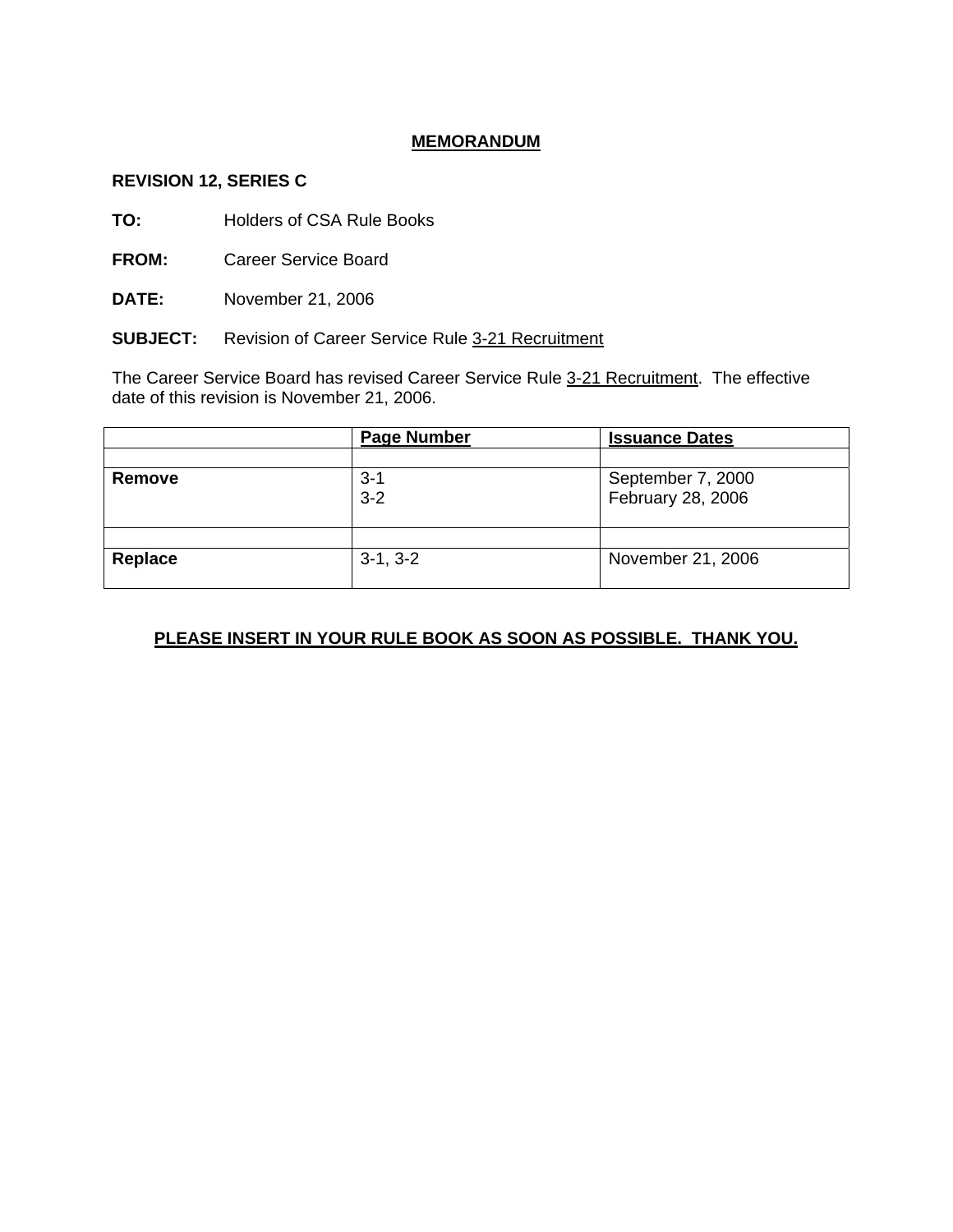### **RULE 3 RECRUITMENT AND EXAMINATION**

#### Section 3-10 Overall Provisions

#### 3-11 Purpose

Selection activities are intended to provide city agencies with the best qualified employees by publicizing job opportunities, testing applicants, identifying those with greatest merit and providing their names to the various agencies.

#### 3-12 Charter Provision

The charter provisions relating to employment are: "The Career Service Board shall: ... 2. Recruit, examine and certify applicants for employment and for promotion in the Career Service....' (Section C5.25) 'The personnel rules shall provide that: 1. Appointments shall be made solely upon merit and fitness to perform the work;... 3. No discrimination shall be made because of race, color, creed, national origin, sex or political affiliations..." (Section C5.25-2), age or sexual orientation.

#### 3-13 Other Provisions

A. Career Service Authority Responsibility

The following selection activities are performed by the Career Service Authority:

**Recruiting Testing Certification** 

#### B. Agency/CSA Responsibility

The Career Service Authority and agencies are jointly responsible for the following:

- 1. Identifying the essential job functions of each position; and
- 2. Developing assessments (methodology, tests or tools) for hiring interviews

Except as delegated by Career Service Authority, agencies are not authorized to administer pre-employment or on the job tests either to applicants or certified eligible candidates.